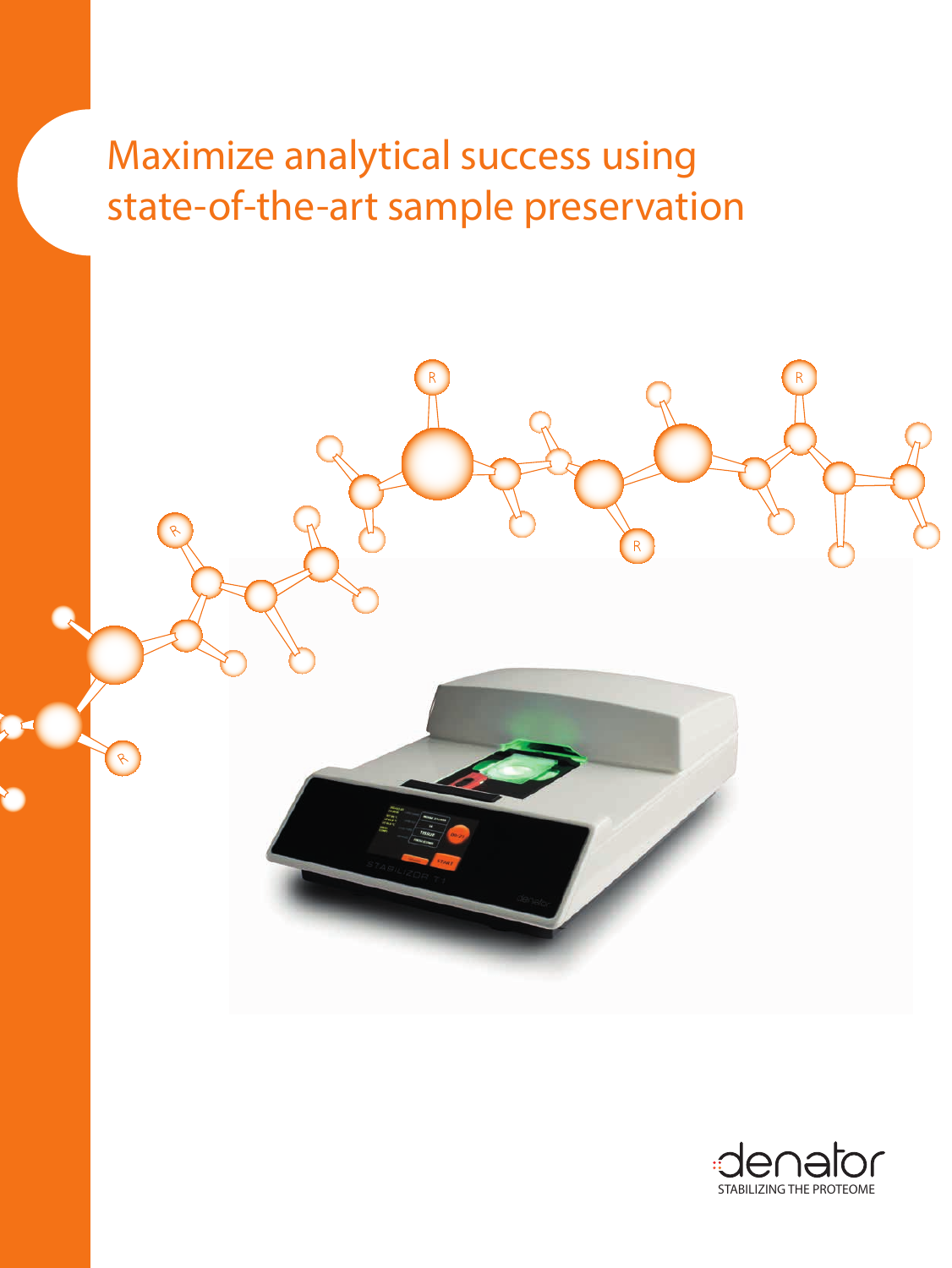# Meeting the challenge of biological change post-sampling

The act of biosampling introduces rapid, tissue-specific changes in the cellular environment that begin immediately after excision. Cellular signaling remains active or rather reactive and proteins begin to degrade, causing significant changes to the proteome. This can lead to grave uncertainty in your analytical results. In order to maintain sample stability, preservation as early as possible after sampling is fundamental.

Heat stabilization is a revolutionary sample preservation technique that stops biological change immediately and permanently by inactivating enzymes. It is the perfect solution for anyone engaged in protein, peptide and biomarker research who wants their analytical result to reflect the *in vivo* state as closely as possible.

- When analyzing peptides, phosphorylations or small molecules
- Stops biological change immediately and permanently, and preserves the *in vivo* information
- Improves signal-to noise ratio, enabling detection of low abundant molecules

### Permanent, additive-free stabilization of fresh or frozen samples

The heat stabilization technology utilizes controlled conductive heating, to generate rapid homogenous thermal denaturation of biological samples. Conventional approaches such as inhibitor cocktails and pH changes are reversible while cross-linking utilizes toxic compounds. Any of these solutions may interfere with your downstream analytical techniques. Heat stabilization is permanent, additive-free, and can be used for fresh or frozen tissue.

*"The Stabilizor system is ideal for all tissue samples that you have stored in the freezer, as you really do preserve the protein profile from whatever state the tissue was in when you put it in the system you preserve it "* 

Prof. K. Gardiner, Department of Pediatrics, University of Colorado, USA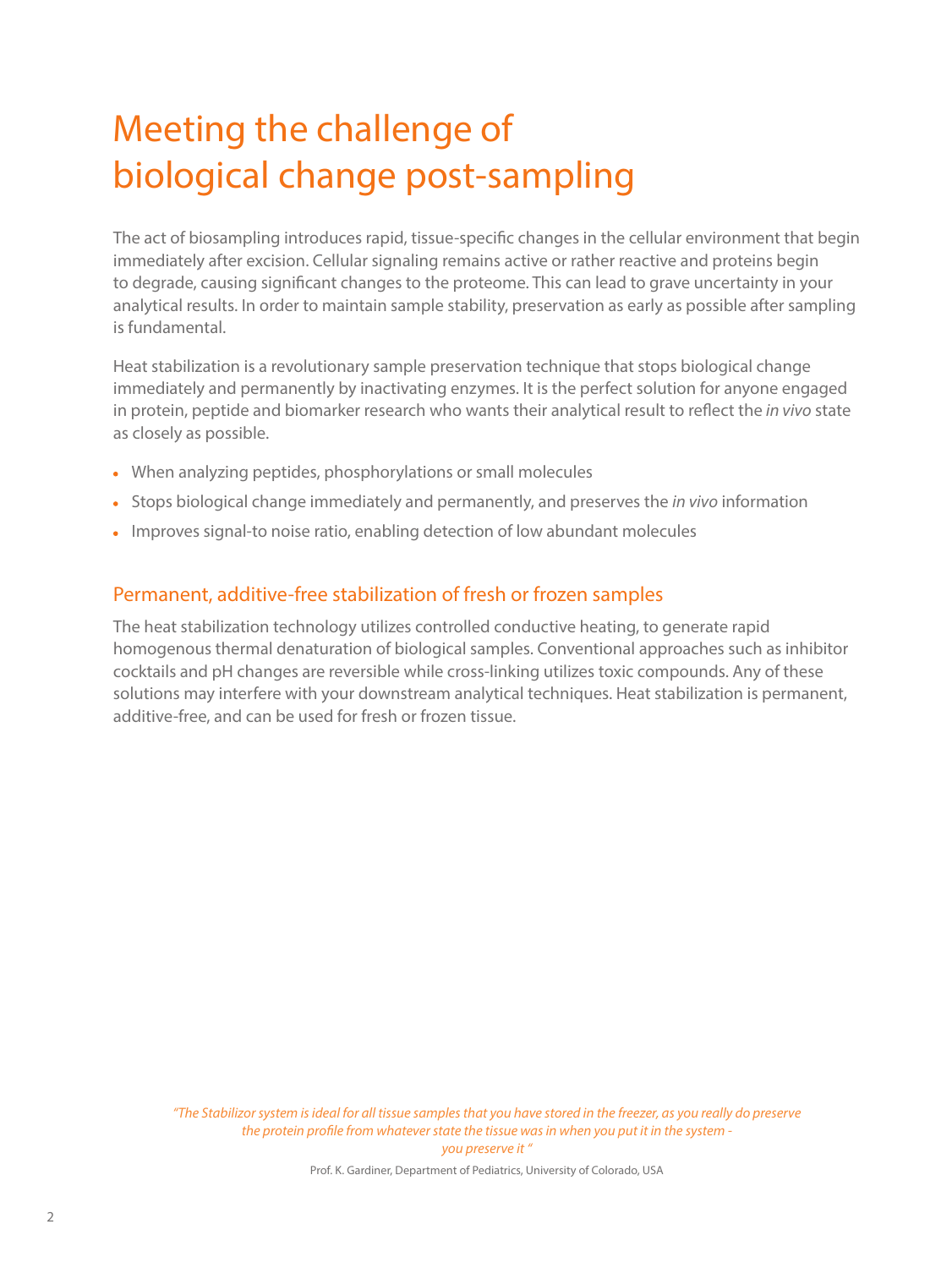# Preserve phosphorylation states – compare true biological variation

Determining, as closely as possible, the *in vivo* status of phosphoproteins is crucial to understanding their role, yet phosphorylation states are highly sensitive to disturbances and can change rapidly. By using heat stabilization immediately after sampling, enzymatic activity is permanently stopped, allowing for comparison of true biological variation.

### Heat stabilization abolish 99.6% of kinase activity

*Fig 1.* 18 most phosphorylated peptides from a 144 peptide array in a kinase activity assay. Only three were measurable phosphorylated in heat stabilized samples.

*Results adapted from; Thermal stabilization of tissues and the preservation of protein phosphorylation states for two-dimensional gel electrophoresis. Smejkal et al., Electrophoresis, 2011*

### Heat stabilization permanently inactivate phosphatases

*Fig 2.* Enzymatic activity in snap frozen mouse cortex samples compared to heat stabilized (n=5). Phosphatase activity was measured using colorimetric pNPP phosphatase kit (AnaSpec). Snap frozen samples were solubilized in buffers with and without inhibitors (PhosSTOP and c0mplete, Roche) using microtip sonication. The activity in the heat stabilized samples was equivalent to background levels.

*Heat stabilization of the Tissue Proteome: A New Technology for Improved Proteomics. Svensson et al., J Proteome Res., 2009*

### Heat stabilization preserves actual phosphorylation states

*Fig 3.* Quantification of phosphoproteins in mouse hippocampal lystates. Heat stabilized and snap frozen samples with inhibitors, were analyzed by western blot immediately or after 30 min in room temperature (RT). (Student's t-test, \*\*P<0.01, \*\*\*P<0.001)

*Preserving protein profiles in tissue samples: Differing outcomes with and without heat stabilization. Ahmed et al., Journal of Neuroscience Methods, 2011*





*"At last we have a solution to be able to preserve phosphorylated proteins in clinical samples"* Prof. P. James, CREATE Health, Division of Protein Technology, Lund University, Sweden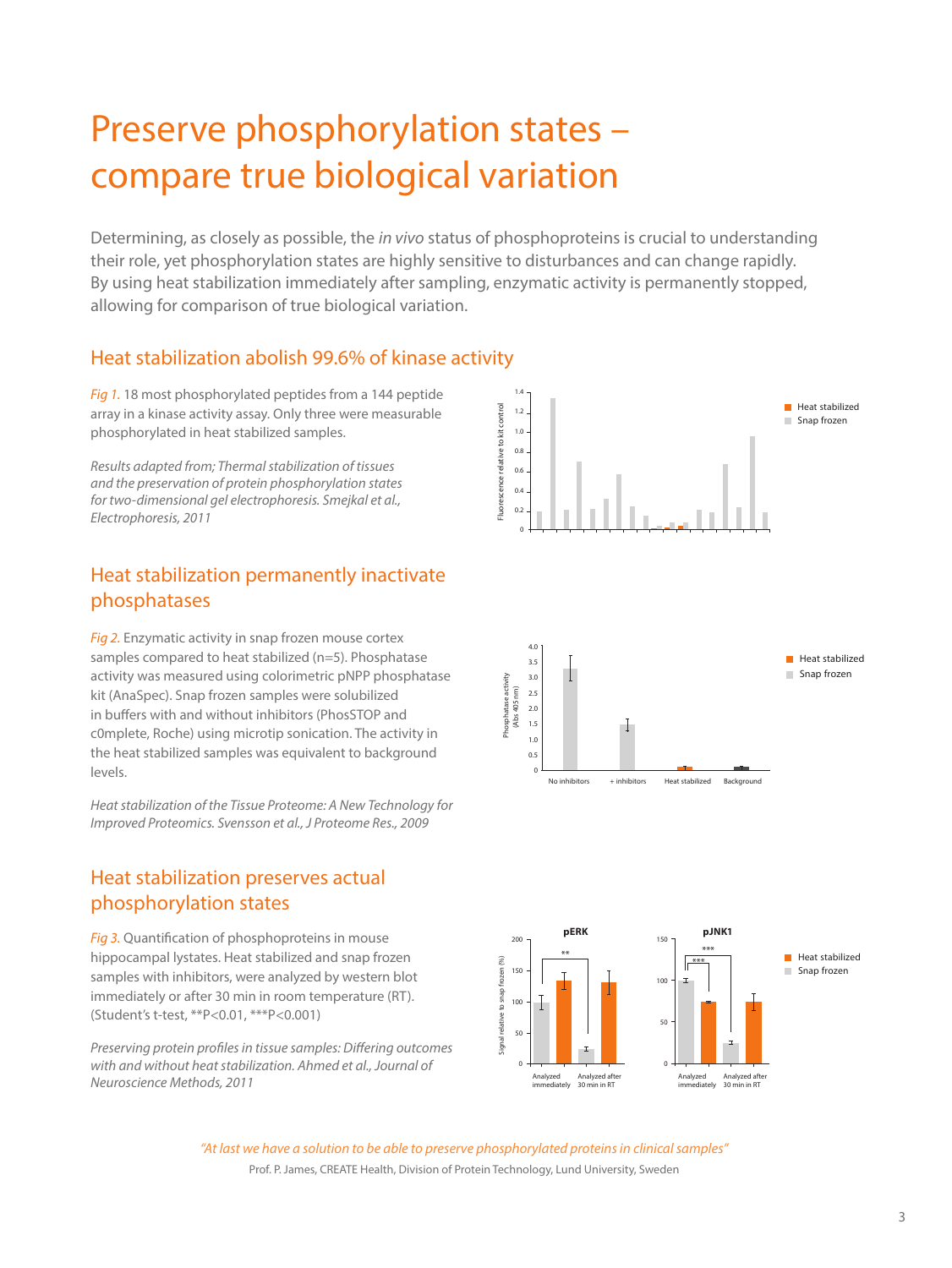## Detect more and novel endogenous peptides

Post-sampling proteolytic activity begins immediately, producing protein fragments that can mask endogenous peptides present at low levels. Rapid heat stabilization stops enzymatic changes and protein degradation immediately and permanently.

### Heat stabilization enables detection of low abundant endogenous peptides. Snap freezing reveals fewer peptides and shows signs of degradation.

*Fig 4.* LC-MS profile of heat stabilized bovine hypothalamus. Peaks (\*) corresponding to endogenous neurosecretory peptides; VGF[489–506], CCK[21–44], GnRH, AL11, CLIP, HCNP and BAM-1745.

*Fig 5.* LC-MS profile of snap frozen bovine hypothalamus. The most prominent peaks (\*) are degradation fragments of the Stathmin protein; Stathmin [2–20] and Stathmin [2–22]. Stathmin fragments are used as a marker of poor sample quality.

*Fig 4 and 5: Neuropeptide profiling of the bovine hypothalamus: Thermal stabilization is an effective tool in inhibiting post mortem degradation. Colgrave et al., Proteomics, 2011*

*Fig 6.* Dynorphin measured with RIA clearly show rapid degradation in the snap frozen sample, resulting in high levels of the metabolite Leu-Enkephalin-Arg. In heat stabilized samples the levels of parent peptides, Dynorphin A, Dynorphin B and MEAP remain high.

*Results courtesy of Professor Ingrid Nylander, (Uppsala University)*



*"We discovered several novel, potentially bioactive, brain neuropeptides"* Prof. Per Andrén, Lab for Medical Mass Spectrometry, Uppsala University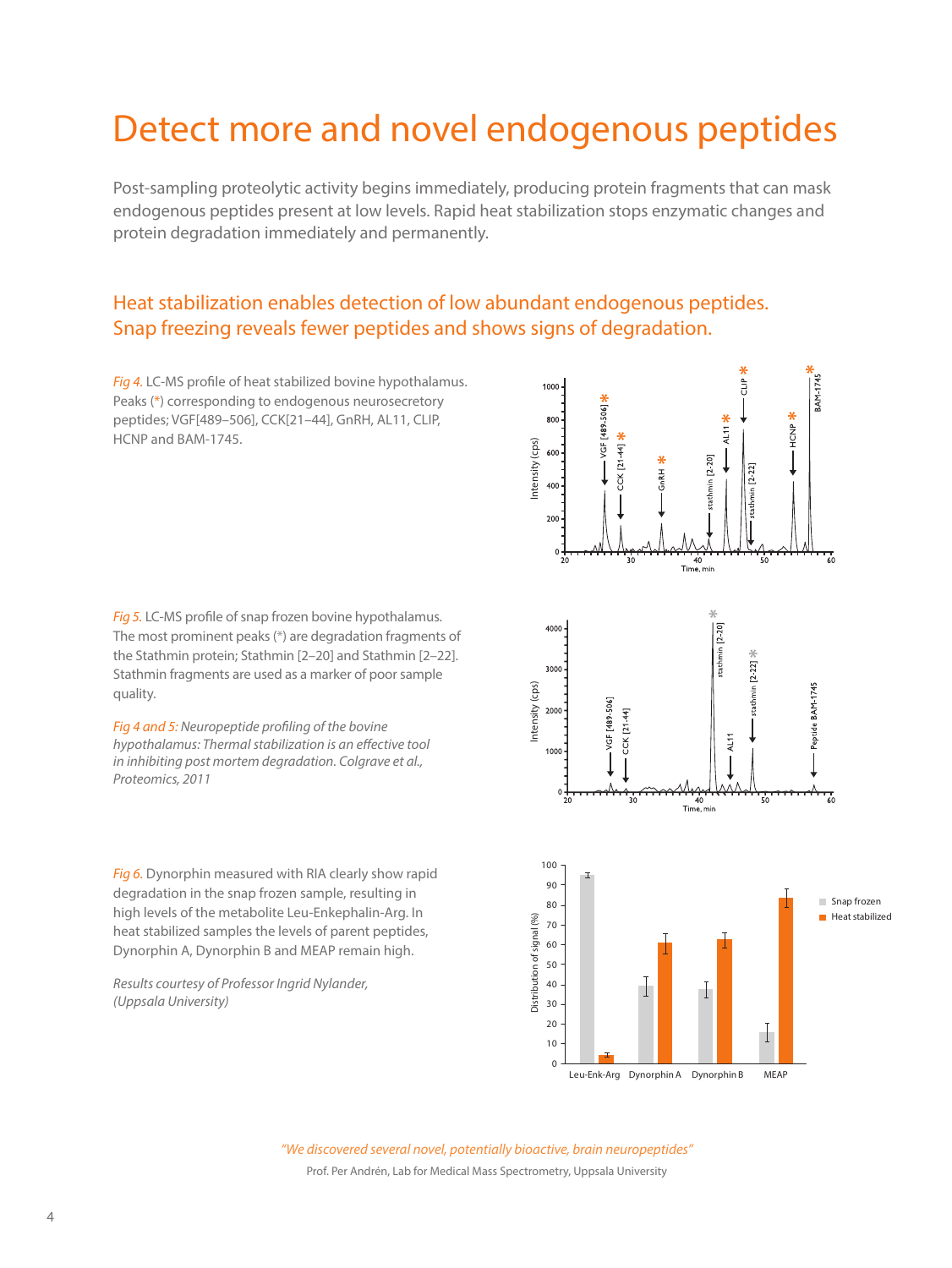## Preserve small molecules in tissue samples

Metabolic activity continues post-sampling, causing variations to the molecular content of tissue sections. To maintain the sample quality, preservation as early as possible after tissue harvesting is fundamental.

### Heat stabilization enables detection of unstable small molecules with MALDI Mass Spectrometry Imaging

*Fig 7.* A comparison of heat stabilized samples and snap frozen mouse brains showed that the distribution of Raclopride remained constant in heat stabilized samples over time. In snap frozen samples, the amount of the molecule continuously decreased due to rapid degradation.

*Results courtesy of Dr. Richard Goodwin (AstraZeneca ) and Prof. Per E. Andrén (Uppsala University).*



## Heat stabilization permanently stops metabolic activity causing conversion of ATP to AMP

*Fig 8.* A comparison of the levels of ATP and AMP in both snap-frozen and heat stabilized mouse brain showed that ATP was detected at higher levels in heat stabilized samples compared to AMP, whereas the reverse situation was found in snap frozen samples.

*Results adapted from; Localisation of adenine nucleotides in heat-stabilised mouse brains using ion mobility enabled MALDI imaging. Blatherwick, E. Q., et al., International Journal of Mass Spectrometry, 2013.*



*"The heat stabilization technology by Denator was valuable to our extensive mapping project. When building a reference database we need to secure the best possible correlation with the in vivo situation, and this technology enabled us to ensure exactly that"* 

Prof. Jesper Olsen, NFF Center for Protein Research, Denmark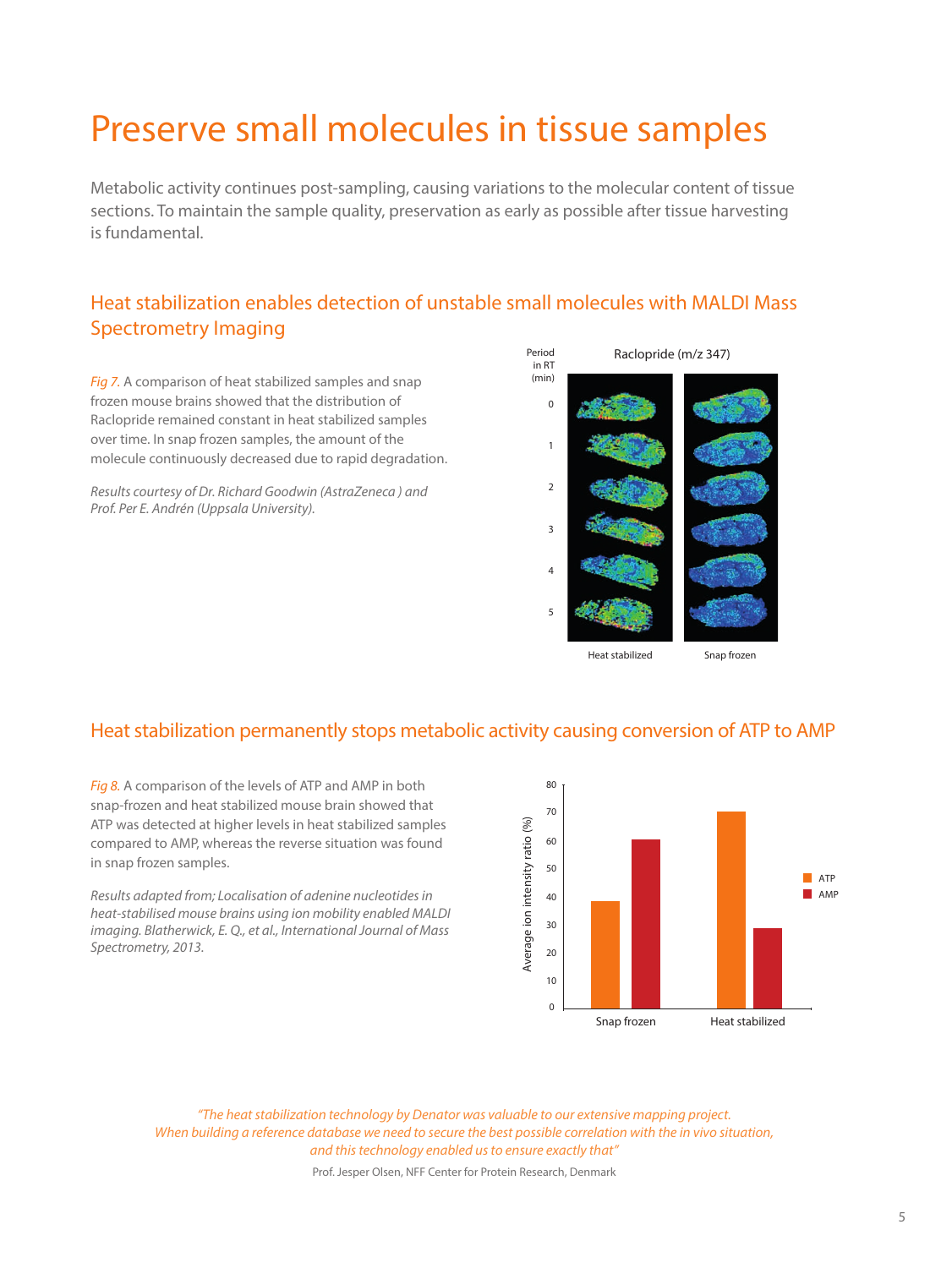# Simple steps to maximize analytical results

Heat stabilization is carried out using the Stabilizor™ system. The fully automated procedure ensures consistent and reproducible treatment of samples. Algorithms use details of the physical state (fresh or frozen) and sample size (measured automatically by lasers) to determine the exact amount of energy required for complete denaturation.



1. Select program for fresh or frozen samples, input sample details.



2. Start run-log to record time at the moment of sampling.



3. Place fresh or frozen sample in Maintainor® tissue card.



4. Place sealed Maintainor® tissue card into Stabilizor™ system.



5. Air is evacuated and sample enters instrument.



6. Green light signals completion of heat stabilization.



7. Remove and analyze directly or store at -80°C.



8. Link upstream processing with downstream results: export sample-specific parameters to Microsoft Excel *e.g*. sample ID, card ID, time after excision, before heating and heating time.

*" An important tool that will help to further our understanding of the molecular basis of biological processes in health and disease"* Prof. Michael Dunn, UCD Conway, Ireland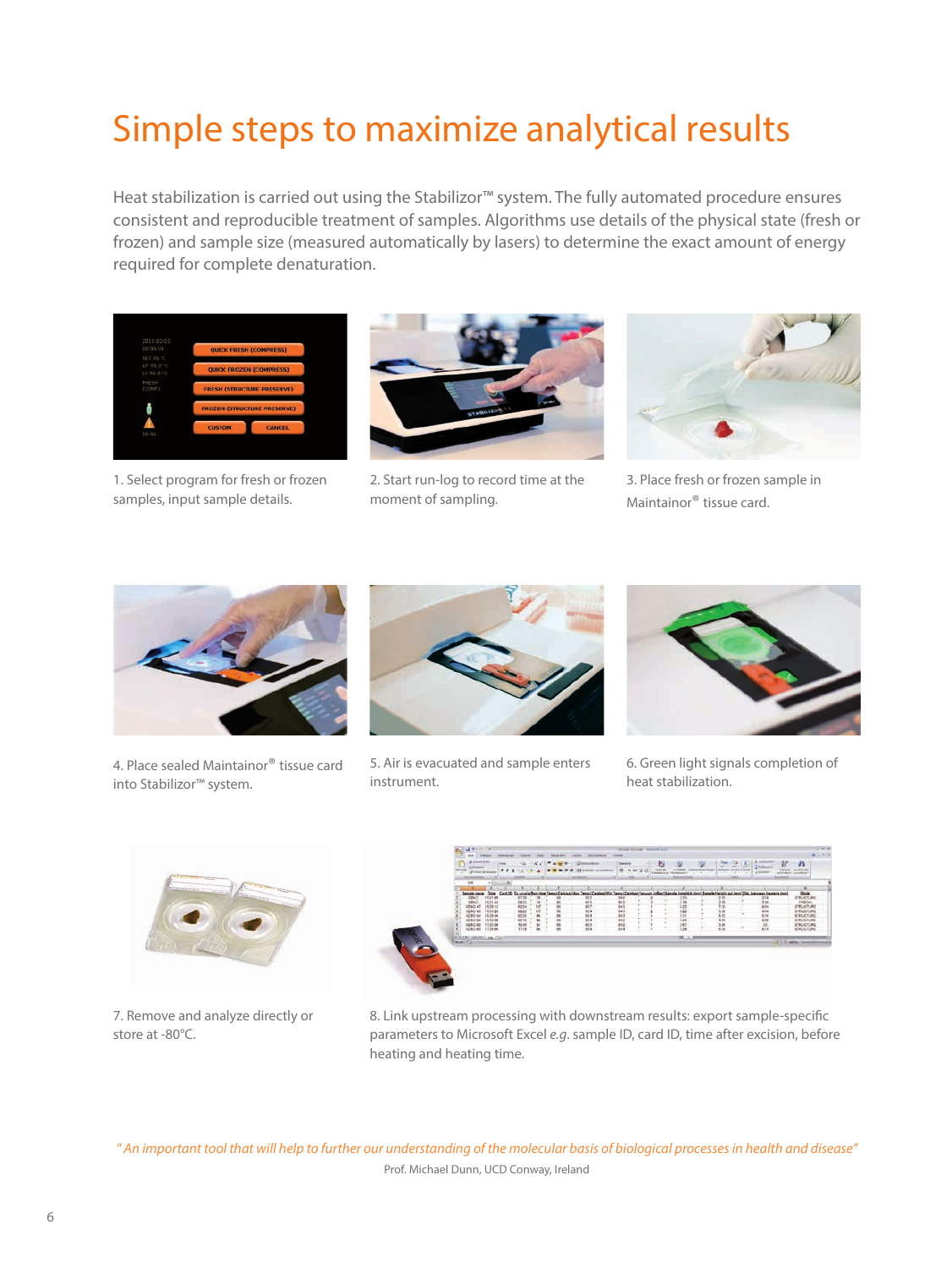## Heat stabilization and sample storage – the essentials



Stabilizor™ T1 system. Performs rapid controlled high temperature heating of biological samples.



#### Maintainor® Tissue cards and storage box.

Heat stabilize, transport and store tissue samples. Inert materials minimize the risk of contaminants interfering with analysis.

#### Ready-to-use sample preparation kits – for consistent analyses

Following an optimized and validated protocol saves time and helps to ensure consistent analytical results. Stabilizor™ Extraction Kits contain protocol, reagents and accessories required to prepare samples prior to 2D-GE or LC-MS. Final sample conditions may also be suitable for other analytical techniques. More details about the Stabilizor™ Extraction Kits are available at www.denator.com





#### Stabilizor™ 2D-GE Extraction Kit

Maximize recovery of proteins. Heat stabilization inactivates proteolytic enzymes, kinases and phosphatases before samples are homogenized in a buffer designed to ensure optimal extraction.

#### Stabilizor™ Peptide Extraction Kit

Maximize recovery of water-soluble, endogenus peptides. Heat stabilization inactivates proteolytic enzymes before samples are homogenized and peptides filtered (10kDa).